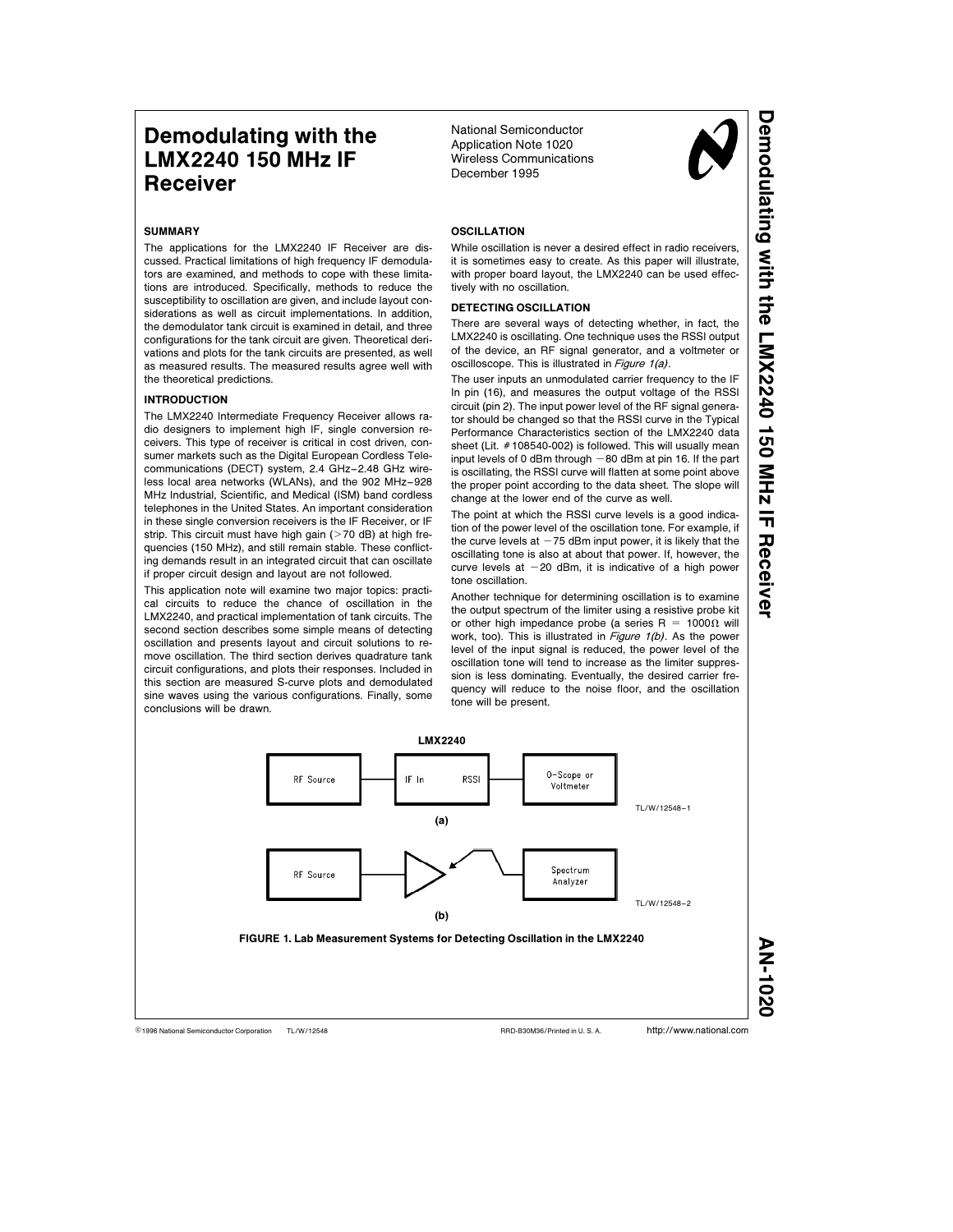It should be noted that oftentimes the probe itself will introduce oscillations. Therefore, the designer must be careful to probe a ground near the LMX2240 as well as the output of the limiter to confirm that the limiter is indeed oscillating. A good practice is to probe the limiter output while monitoring the RSSI output. If the RSSI output jumps when the probe is touched to the limiter output, it is likely that the probe is causing oscillation. Multiple probings of grounds and components near the LMX2240 will help to confirm whether there is, in fact, an oscillation problem or if the action of probing is causing oscillation.

# REMOVING OSCILLATION

Once it has been established that oscillation is occurring, the next step is to remove it. Several options are available to do this, and they may be used separately or together, depending on the severity of the oscillation. It is important to note that the best way to remove oscillation is to have a clean, well-planned circuit board layout that separates the quadrature tank from other resonant elements such as surface acoustic wave (SAW) filters. A layout for the revision F evaluation board for the LMX2240 is shown in Figure 2.

This layout has many of the properties for proper layout. The entire LMX2240 is over solid ground plane, as is the tank circuit. Top side ground plane has not been included, but certainly could be. The quadrature tank is separated from the SAW filter, and in fact can be shielded if necessary. The compensation capacitors on pins 14 and 15 are as close as possible to the device, and have very little trace between them. This reduces stray board capacitance and inductance. Similarly, the tank circuit is connected through short traces and is close to the LMX2240. In general, it is best to have the tank circuit and SAW filter separated physically as much as possible, either on two sides of the board (with middle ground plane) or at two ends of the LMX2240, as on the rev. F evaluation board.

In addition to a good board layout, the supply lines should be properly decoupled. This is shown in the application circuit in the data sheet, and is repeated here. The decoupling capacitors should be as close to the LMX2240 as possible, and should have small traces to ground. In some cases, dual bypass capacitors at each  $V_{CC}$  pin, one small value and one larger value, might be necessary. Typically, however, the simple 100 pF/0.01  $\mu$ F bypass capacitors are sufficient. Pads for these are shown in Figure 2.

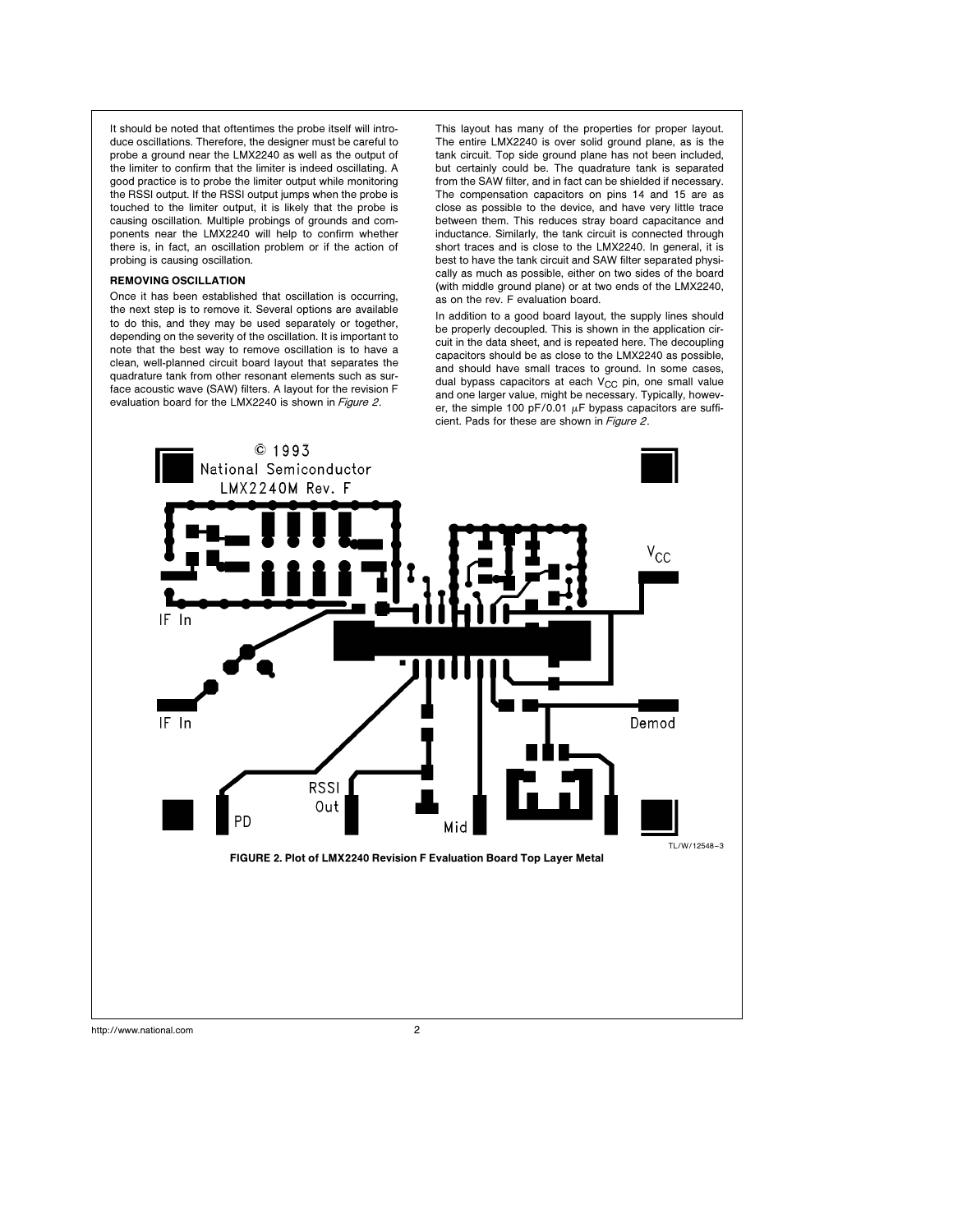Proper decoupling and good board layout will solve 95% of oscillation problems. However, for those cases that still have oscillation with the above precautions taken, there are additional solutions. The most effective of these is a small valued resistor placed in series with the  $V_{CC}$  line. It should be placed between the  $V_{CC}$  pins (8 and 9) and the decoupling capacitors. A 27 $\Omega$  resistor for each V<sub>CC</sub> pin is a good choice. No less than 18 $\Omega$  and no greater than 39 $\Omega$  should be used, since the lower values may be ineffective, and higher values than 39 will cause significant  $V_{CC}$  drop from the RF supply. A schematic is shown in *Figure 3*.



### FIGURE 3. Schematic of V<sub>CC</sub> Filtering to Eliminate Oscillations

Another technique that is effective is placing a small resistor in the feedback path (between pins 14 and 15). This resistor will effectively attenuate the high frequency components of the feedback by placing a finite pole. It also reduces gain of the device by several dB. Typically, a 12 $\Omega$  resistor will reduce gain by about 3 dB, and a  $25\Omega$  resistor will reduce gain by about 6 dB. It is not recommended to go beyond a  $39\Omega$ resistor in the feedback path. A circuit diagram is shown in Figure <sup>4</sup>.



FIGURE 4. Circuit Diagram for Feedback Resistor

The LMX2240 operates well when driven from a real impedance. If a particular SAW filter is especially capacitive, it may be necessary to insert a small pad between the SAW filter and the LMX2240 to present a real impedance to the LMX2240 input. A 3 dB or 6 dB pad should be sufficient, and it can be either a pi or tee configuration. This is shown in Figure 5. Since introducing loss (and noise) is undesirable, the designer should first inspect board layout and decoupling before resorting to the pad.



(pi Pad Shown)

A final step with even less desirable side effects will be discussed in detail in the tanks section, but will be noted here. This involves placing a small load capacitor on the output of the limiter. This places a low pass pole on the limiter and adds to the roll-off of higher frequency components, eliminating oscillations. However, it also affects the tank circuit's signature curve (S-curve) by flipping the phase at the normal zero crossing.

### LIMITER PERFORMANCE

The limiter can be used with various compensation capacitors, and the choice of compensation capacitors is driven by the frequency of operation. A plot of limiter gain vs frequency with compensation capacitor value as a parameter for a typical LMX2240 device is given in Figure 6. It can be seen that as the compensation capacitor values are increased, the pass band becomes wider. For high IF operation (i.e., 110 MHz), the compensation capacitors should be 100 pF to get the narrowest pass band.



#### TL/W/12548 –7

# FIGURE 6. Plot of LMX2240 Limiter Gain vs Frequency QUADRATURE TANK CIRCUITS

The design of good quadrature tank circuits is critical to the successful use of high IF limiter-discriminator integrated circuits. A good quadrature tank circuit uses few components while still achieving significant phase shift across the band of interest. Since most digital communication systems use narrow channel bandwidths, a high IF limiter-discriminator requires higher than average phase shift (hence, higher Q). This application note will focus on the use of high Q, single tank circuits. A derivation for dual tuned tank circuits can be found in [1].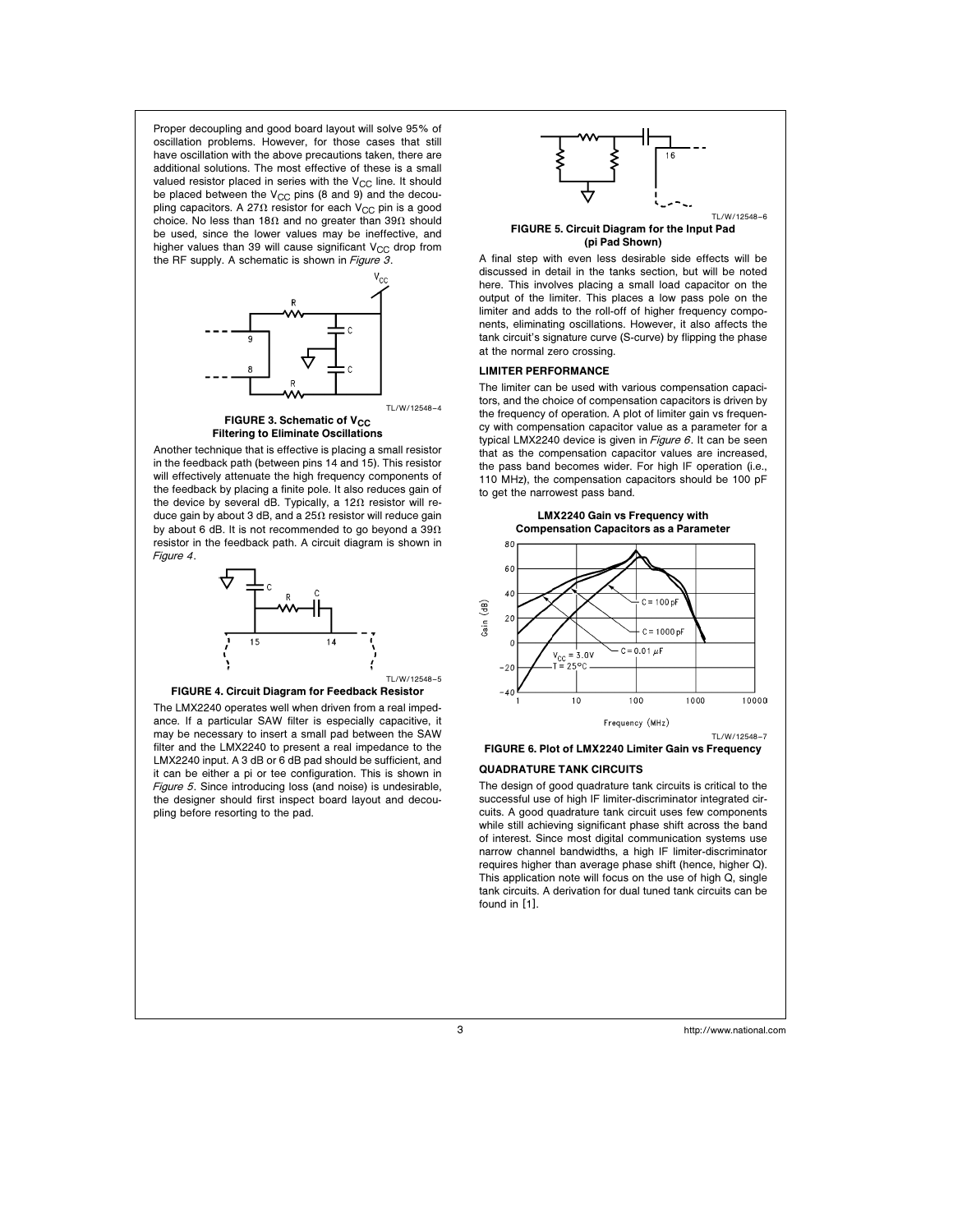## PARALLEL TANK

The basic tank circuit uses a configuration as shown in Figure 7. The principle of operation for a tank circuit is that coupling capacitor C1 introduces a constant 90° phase shift to create quadrature, and the resonant circuit provides instantaneous phase shifts that correspond to changes in the modulation. The multiplication of these in the mixer then provide the output demodulated signal. The theory of operation of discriminators is included in the LMX2240 Data Sheet [2].



TL/W/12548 –8

### FIGURE 7. Typical Application Circuit for the LMX2240 using Conventional Tank Circuit

The operation of the conventional tank circuit is derived in [1], and only the results are given here. Examining Figure 7 and converting it to a Norton equivalent circuit, it can be seen that the transfer function  $H(j\omega)$  is given by the impedance of the tank circuit (if R1 is neglected):<br> $\frac{12}{3}$ 

$$
H(j\omega) = \frac{-\omega^2 C 1 L_T R_T}{R_T (1 - \omega^2) L_T (C1 + C_T) + j\omega L_T}
$$
(1)

It has been shown in [1] that the resultant phase characteristic of  $H(j\omega)$  is given by

$$
\phi = \arctan\left[\frac{\gamma}{(\gamma^2 - 1)Q_o}\right]
$$
\nwith

$$
\gamma = \frac{\omega}{\omega_o} \tag{3}
$$

$$
\omega_o^2 = \frac{1}{L_T(C_T + C_1)}\tag{4}
$$

$$
Q_o = \frac{R_T}{\omega_o L \tau} \tag{5}
$$

Figure  $8(a)$  shows a plot of the phase and magnitude of equation (2), and Figure  $B(b)$  shows the measured signature curve (S-curve) of an LMX2240 that uses this type of tank circuit. An S-curve is a plot of the phase characteristic of a discriminator that is generated by sweeping an unmodulated carrier across the frequency band of the discriminator and measuring the output of the mixer. The S-curve gives an indication of the linearity and total phase shift of the discriminator.

Component values used for the plots are  $C1 = 4.7$  pF, R1  $= 250$ Ω, R<sub>T</sub> = 1000Ω, C<sub>T</sub> = 13.5 pF, L<sub>T</sub> = 150 nH, R<sub>L</sub> = 30 k $\Omega$ . Good agreement between the theoretical curve and the measured curve is shown. Also, it should be noted that the phase shift for a typical DECT signal (576 kHz peak-topeak frequency deviation at 110.592 MHz) is about 45°, leading to an output eye diagram of about  $1.2V$  \*(45/180) = 300 mVpp (Figure 9). Figure 9 shows the output of a demodulated 1 kHz tone with 200 kHz peak frequency deviation, and the 260 mVpp shows the 89% eye opening typical of Gaussian  $B_bT = 0.5$  filtering.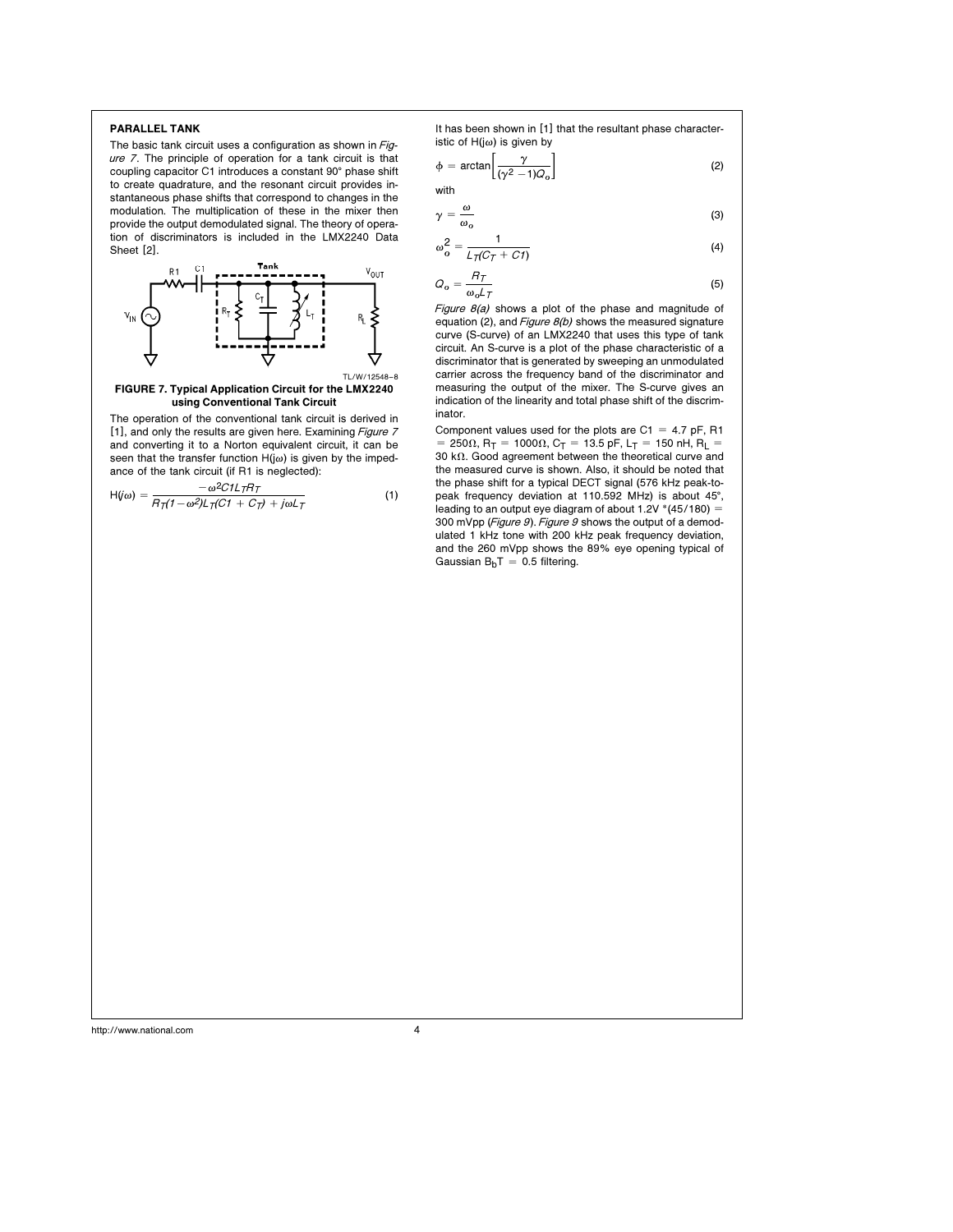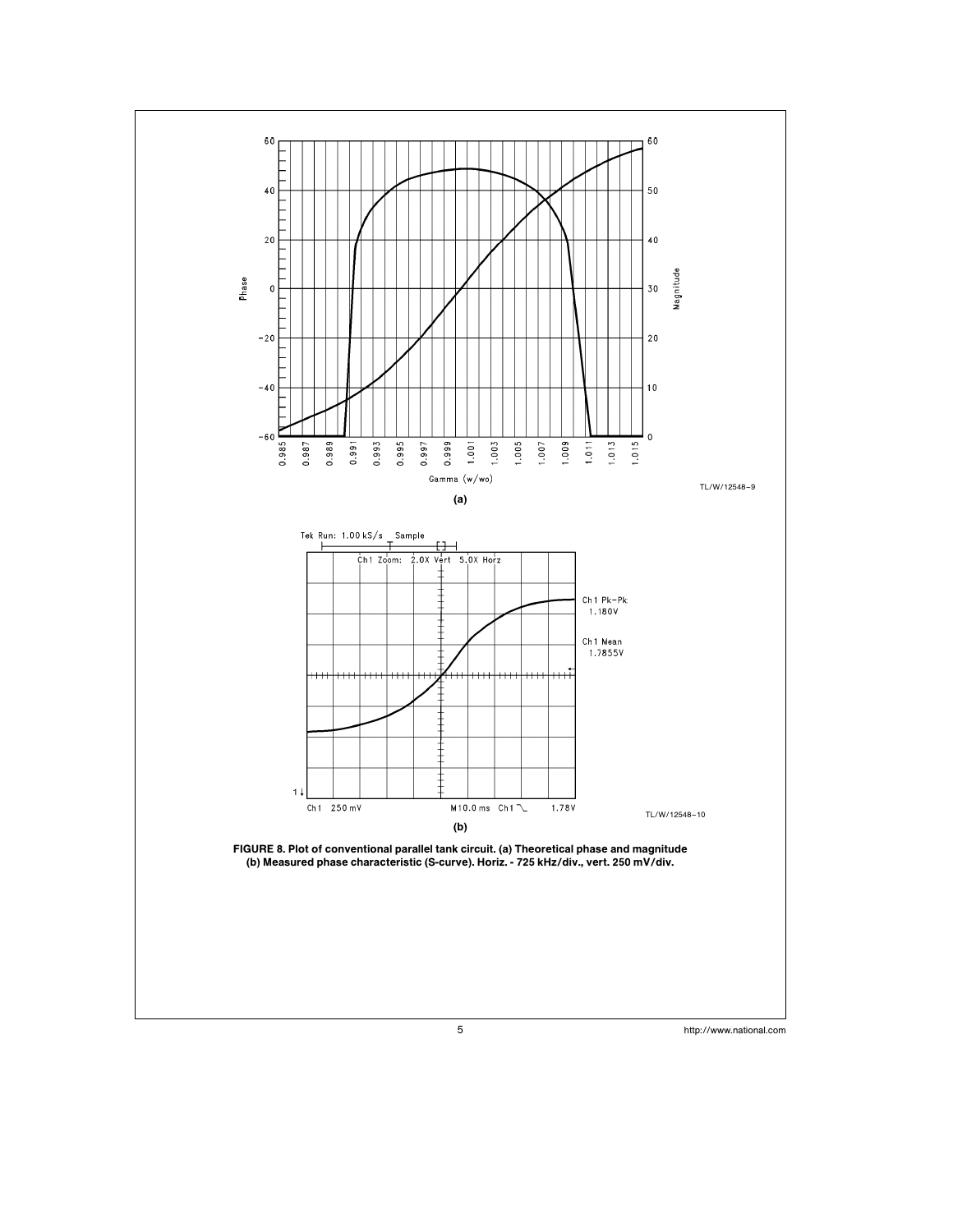

### PARALLEL TANK WITH LOAD CAPACITOR

A radical solution to reduce oscillations in the LMX2240 is to introduce a load capacitor at the output of the limiter. This has the effect of reducing the amplitude of the higher frequency components the limiter generates, thus reducing their effect in the feedback loop. However, the load capacitor also changes the phase characteristic of the tank circuit.



In Figure 10, the load capacitor has been added before the coupling capacitor. The Norton equivalent is generated as before, and the resistor R1 is combined with the load capacitor C<sub>L</sub> to form the impedance  $Z_L = R1/(1+j\omega C_LR1)$ . Using the quantities (3)–(5) as above, it can be shown that

$$
H(j\omega) = \frac{C1}{C_T + Ct} \cdot
$$
  

$$
\frac{-Q_0\gamma^2}{Q_0(1-\gamma^2) + j\gamma + j\omega C_L H I(1-\gamma^2) - \gamma^2 \omega_0 C_L H I}
$$
 (6)

A quick examination of (6) reveals that the load capacitor adds two terms to the denominator of (1) above. Indeed, if  $C_L$  is sent to 0, the terms for the load capacitor are removed, and the transfer function of (6) reduces to (1). Equation (6) above can be manipulated to find both the magnitude and phase characteristics of the circuit to be

$$
\left| H(j\omega) \right|_{\omega = \omega_0} = \frac{C1Q_0}{C1 + C_1} \bullet \frac{C_L H 1\omega_0 + 1}{(C_L H 1\omega_0)^2 + 1}
$$
 (7)

and

$$
\phi(j\omega) = \arctan\left(\frac{\gamma + C_L H \mathbf{1} \omega_0 (1 - \gamma^2)}{\gamma^2 C_L H \mathbf{1} - Q_0 (1 - \gamma^2)}\right).
$$
\n(8)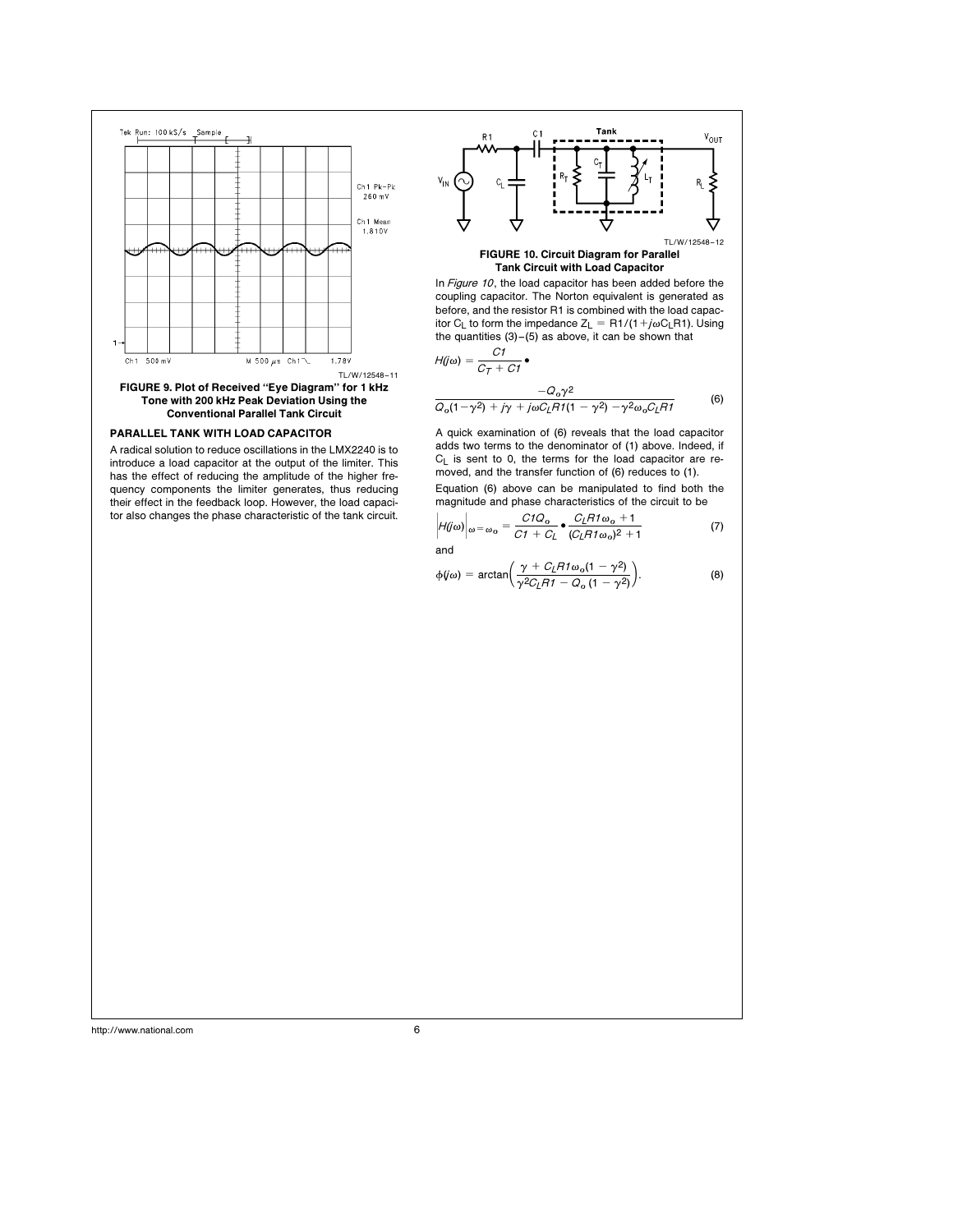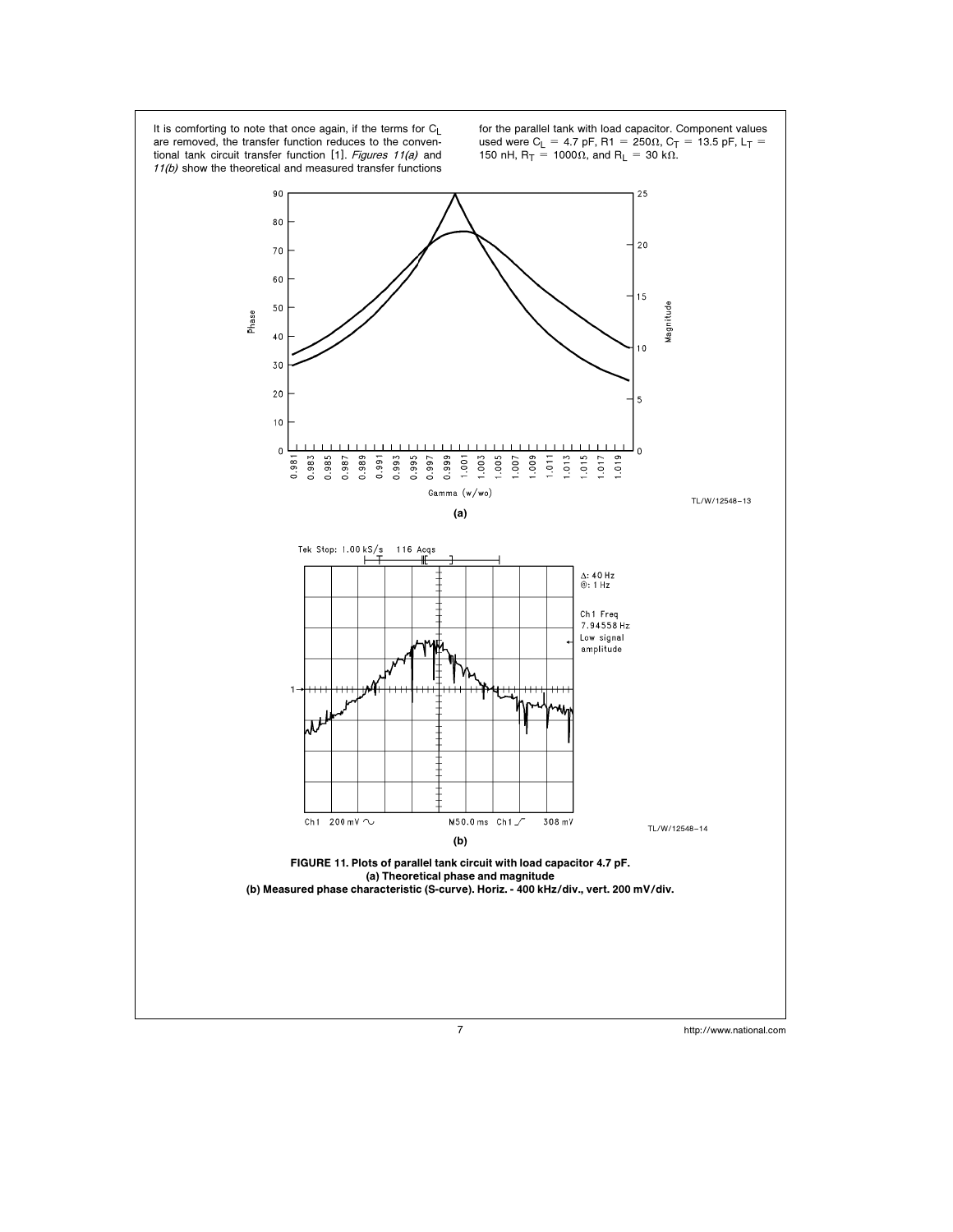It can be seen that again, there is good agreement between the theoretical predictions and the measured curves. It is interesting to note that in this case, the tank must actually be tuned off center frequency to give good phase shift, since there is virtually no phase shift at the center frequency. Figure 12 shows the measured S-curve for the same circuit configuration with a larger load capacitor (20 pF).

The phase characteristic has its largest swing near the peak, which means that the tank must be tuned as close as possible to the phase reversal, while keeping enough margin to retain linearity across temperature swings. The fact that the ''S-curve'' reaches its peak at the center frequency also means that the nominal DC point of the mixer output will be shifted relative to the conventional tank. The demodulated output will be shifted higher than the normal ''center'' of the mixer's output range. In the LMX2240, this means that the normal 1.5V center voltage for demodulated data is about 1.8V or 1.9V center voltage for the modified parallel tank circuit.

Due to these reasons, this tank circuit is not as desirable as the simple parallel tank. The modified parallel tank (or parallel tank with load capacitor) is only used when other methods to reduce oscillations have been exhausted.

## SERIES TANK

Until now, the analysis has concentrated on tank circuits that are in parallel with the signal path. These tanks are conventional configurations, and should always be used if enough phase shift can be generated. However, in very narrowband systems, the phase shift from a single conventional tank may not be sufficient for good demodulated signal swing. In these cases, alternate tanks must be examined. In [1], the dual tuned tank circuit is analyzed, and found to give a larger phase shift than the single tank. Its drawback is, of course, it requires two tuned tank circuits. If the designer wishes to keep a single tuned tank circuit configuration, he or she can choose to use what will be termed a ''series'' tank.

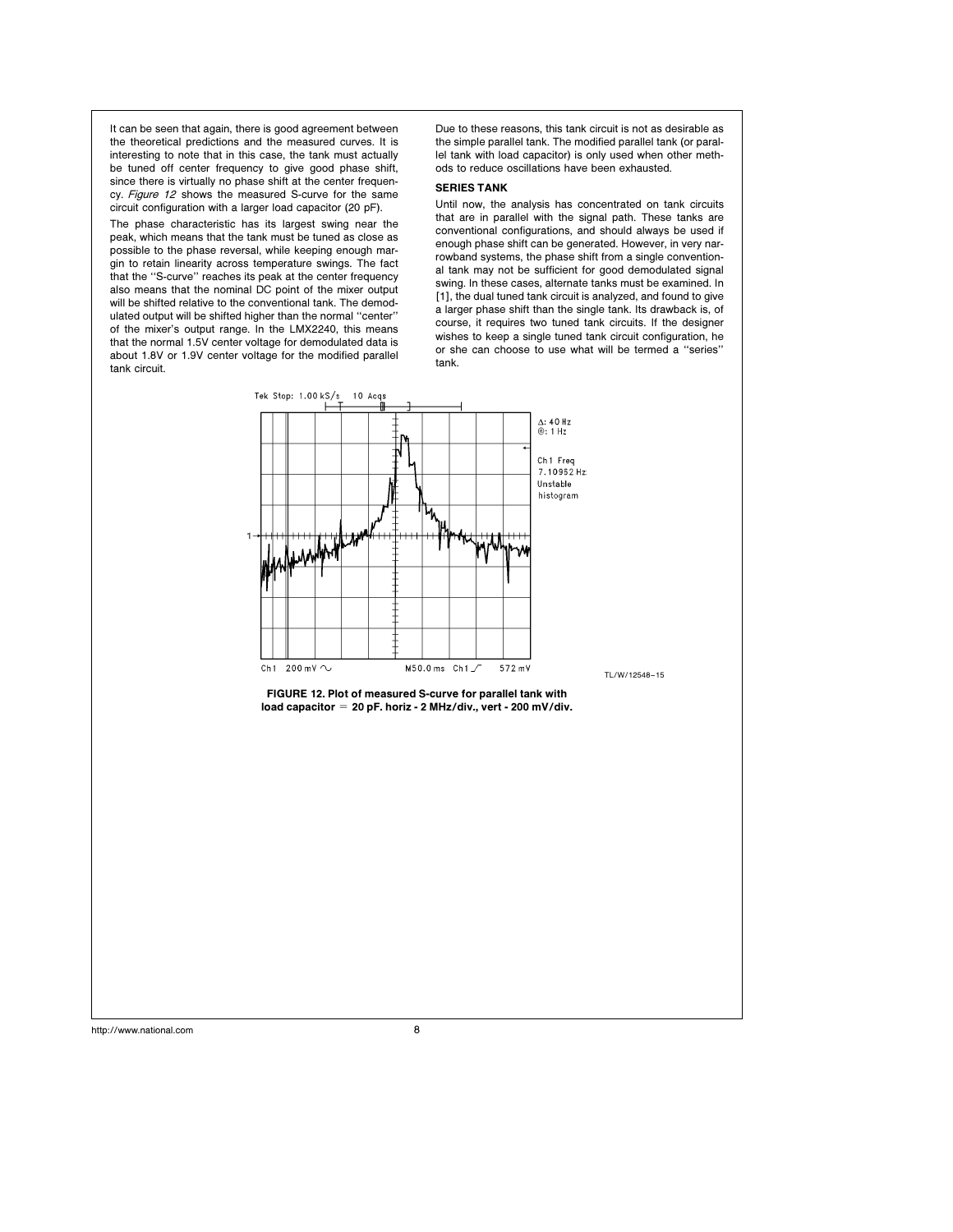The fundamental difference between a ''series'' tank and a conventional tank is that the resonant circuit is placed in series with the signal path. By keeping the resonant elements in parallel with each other, a band stop magnitude characteristic is formed. The phase shift, however, is large, and this is the desirable quality of the series tank circuit. The revision F LMX2240 Evaluation Board uses a series tank configuration. Figure 13 shows the series tank configuration.



The first step in analyzing the series tank is to compute the impedances of the tank circuit and the source circuit. The coupling capacitor C1 is combined with the source impedance R1 to form the complex impedance

$$
Zt = \frac{(1 + j\omega CtR1)}{j\omega CtR1}.
$$
\n(9)

The impedance of the tank circuit is given by

$$
Z_T = \frac{j\omega L_T R_T}{R_T (1 - \omega^2 C_T L_T) + j\omega L_T}.
$$
 (10)

The transfer function is then given by

$$
H(j\omega) = \frac{V_{OUT}}{V_{IN}} = \frac{R_L}{R_L + Z1 + Z_T} =
$$
  

$$
\frac{R_L}{R_L + 1 + j\omega C I R1} \qquad j\omega L_T R_T \qquad (11)
$$

$$
R_L + \frac{1 + j\omega C I R1}{j\omega C I R1} + \frac{j\omega L_1 R_1}{R_1 (1 - \omega^2 L_1 C_1) + j\omega L_1 R_1}
$$

With some simplification by using equations (3) through (5) above, (11) reduces to

$$
H(j\omega) = \frac{\omega_0 \gamma C I R_L}{\omega_0 \gamma C I (R_L + R I + R_T) - j} \,. \tag{12}
$$

The phase and magnitude characteristics can then be computed. The phase characteristic is

$$
\phi(j\omega) = \frac{-1}{\omega_0 \gamma C \mathcal{I} \left( R_L + R \mathcal{I} + R \mathcal{I} \right)},\tag{13}
$$

and the magnitude characteristic squared is  
\n
$$
|H(j\omega)|^2 = \frac{(\omega_0 \gamma C I R_L)^2}{[\omega_0 \gamma C I (R_L + R I + R_T)]^2 + 1}.
$$
\n(14)

Figures 14(a) and 14(b) show the theoretical and measured transfer functions of the series tank circuit. Component values used are C1 = 4.7 pF, R1 = 250 $\Omega$ , C<sub>T</sub> = 13.5 pF, L<sub>T</sub>  $= 150$  nH, R<sub>T</sub> = 1000 $\Omega$ , R<sub>L</sub> = 30 k $\Omega$ .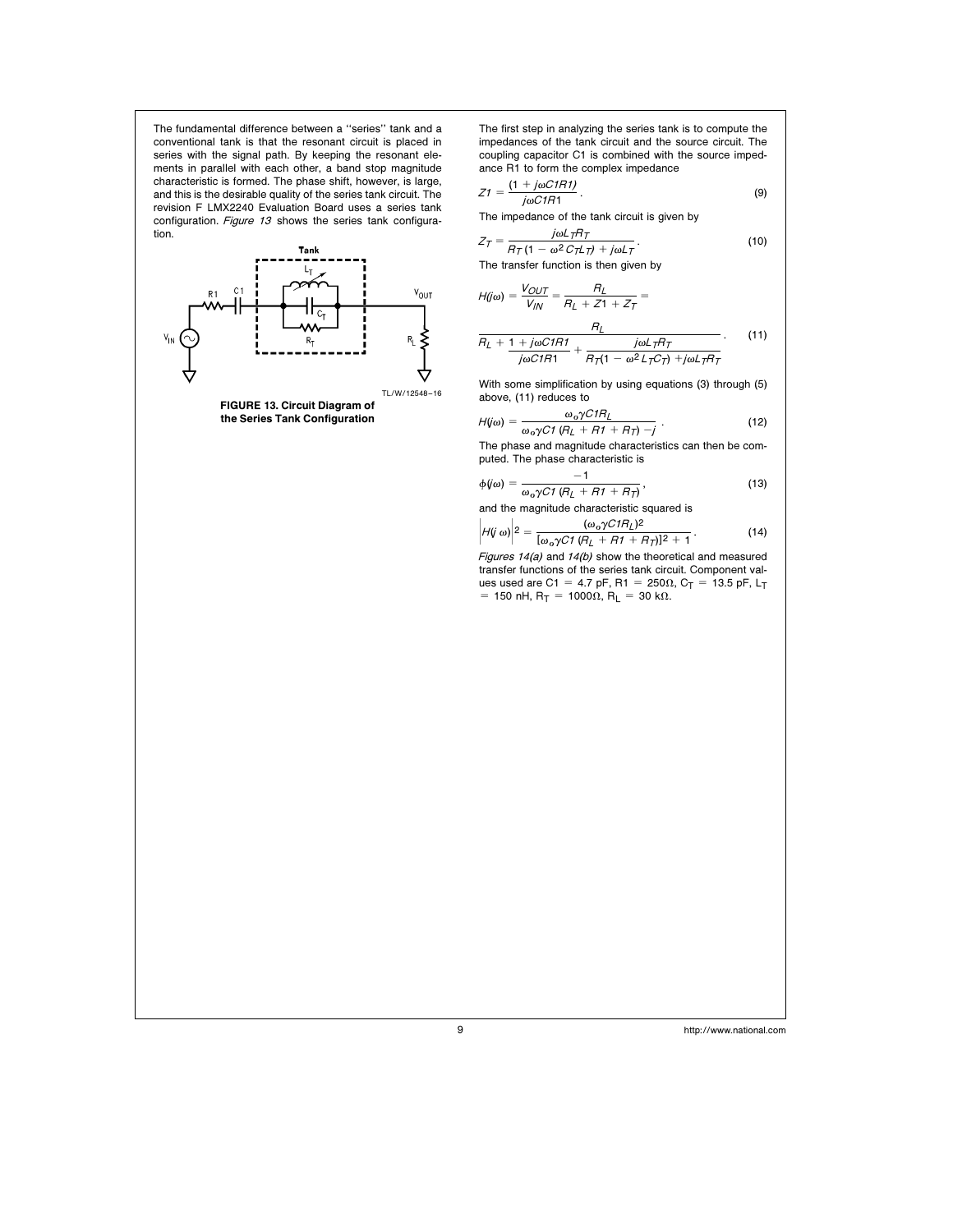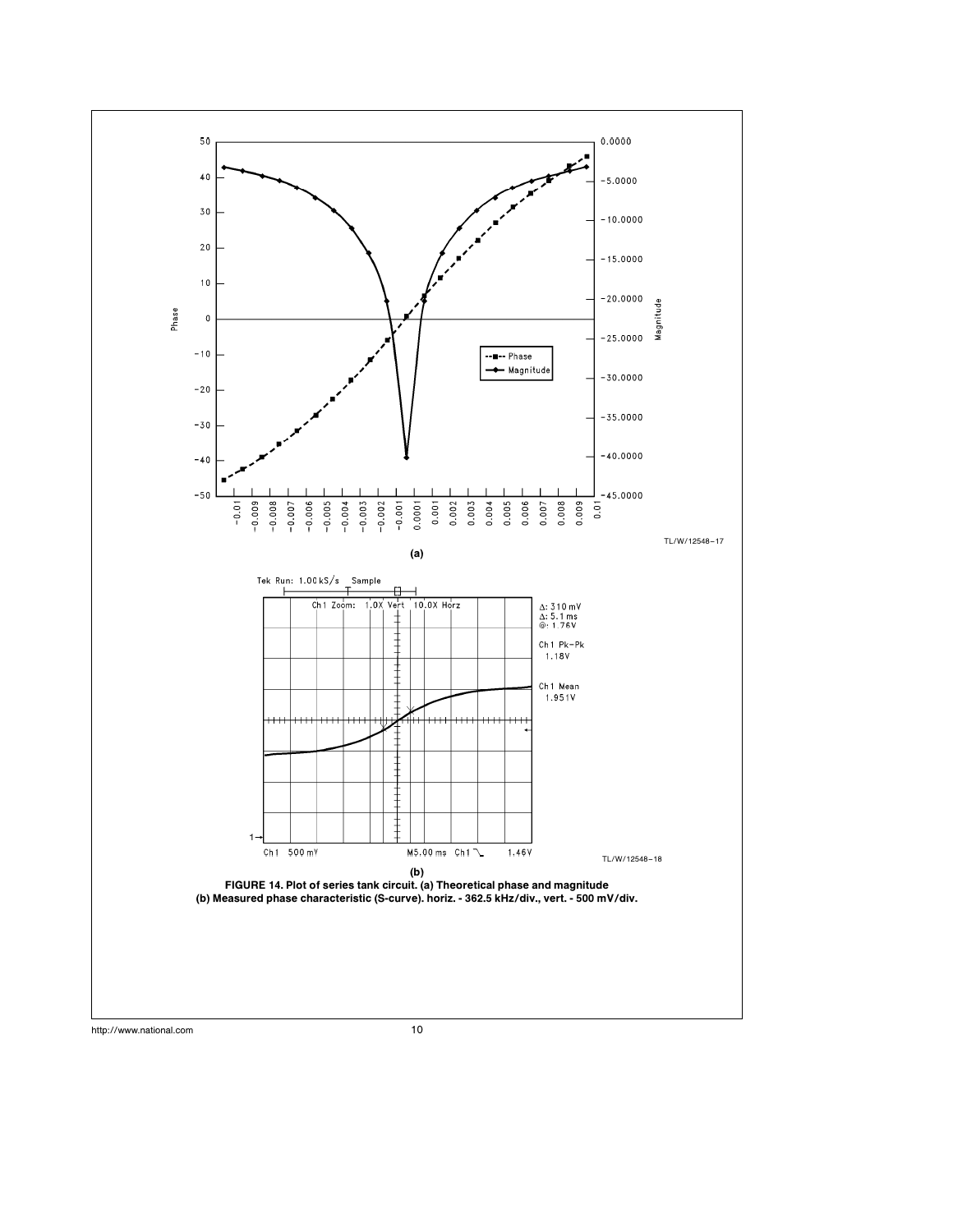It can be seen that there is good agreement between the prediction and the measured results. The demodulated signal has a slightly higher voltage swing than the parallel tank, indicating that the series tank does introduce a larger phase transition across the band of interest. Figure 15 shows the demodulated 1 kHz tone with 200 kHz peak deviation signal as in the previous cases. It can be seen that the eye diagram is about 25% larger swing for the series tank.

An interesting phenomenon of the series tank is that the phase characteristic actually has two transition points, causing the ''S-curve'' to take on a ''U'' shape when a wider frequency sweep is done, as in Figure 16 below. This may cause problems in production since there are two resonance points. Also, if the tank is tuned to the negative going phase transition, the receive data will be inverted. If production testing is done using S-curves, then the manufacturer can be assured of a positive going phase transition.